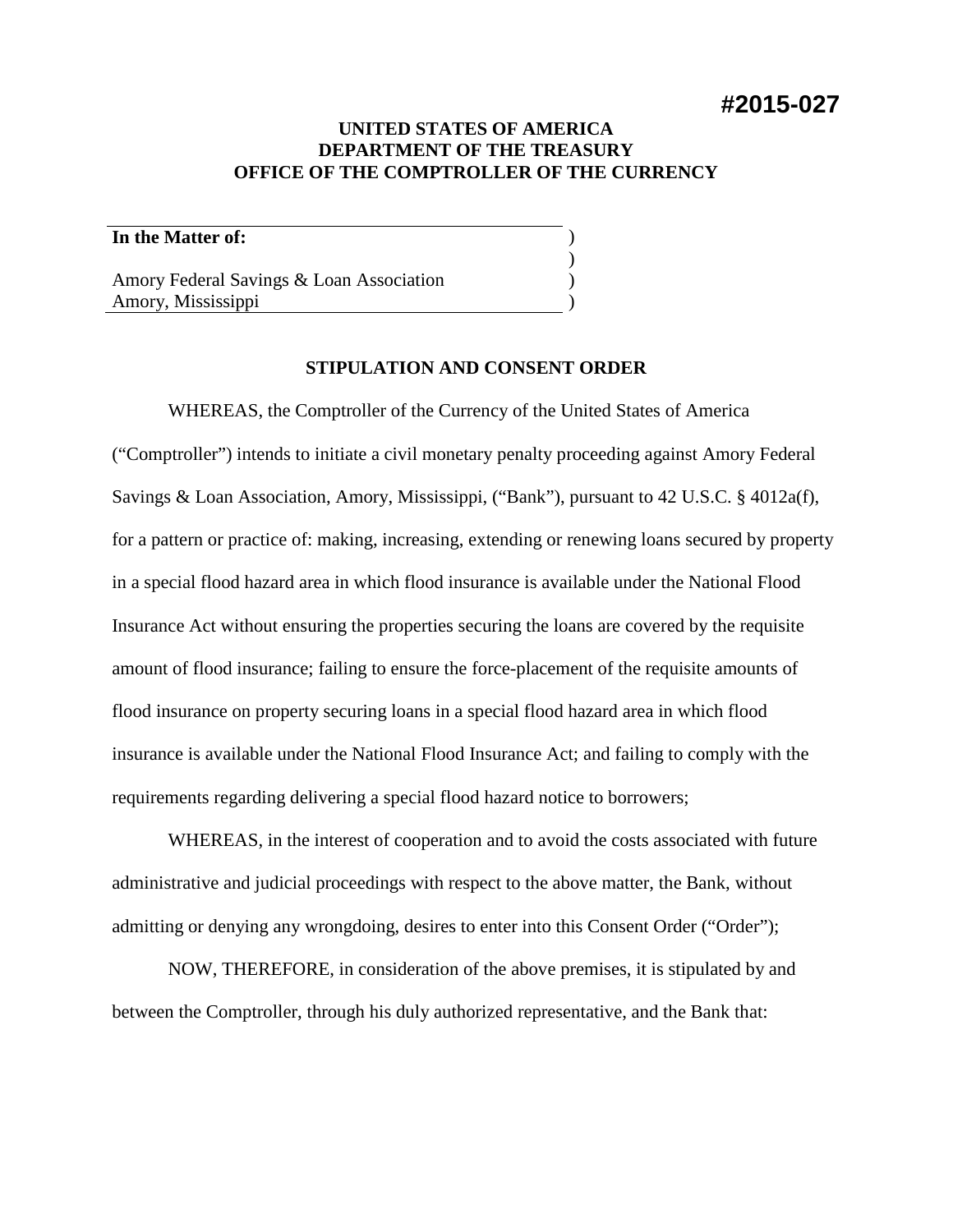## **Article I**

### **JURISDICTION**

(1) The Bank is a Federal savings association, chartered and examined by the Comptroller pursuant to the Home Owners' Loan Act, as amended, 12 U.S.C. § 1461 *et seq.* Accordingly, the Bank is an "insured depository institution" as that term is defined in 12 U.S.C. § 1813(c)(2) and is a "regulated lending institution" as that term is defined in 42 U.S.C.  $§$  4003(a)(10).

(2) Pursuant to Section 312 of the Dodd-Frank Wall Street Reform and Consumer Protection Act, all powers, authorities, rights and duties relating to Federal savings associations that were vested in the Office of Thrift Supervision ("OTS") and the Director of OTS transferred to the Office of the Comptroller of the Currency ("OCC") on July 21, 2011.

(3) Pursuant to 42 U.S.C. §§ 4003(a)(5) and 4012a(f), the Comptroller is the "appropriate Federal entity for lending regulation" to maintain an enforcement proceeding against the Bank for violations of 42 U.S.C. § 4012a(f).

## **Article II**

#### **ORDER FOR CIVIL MONEY PENALTY**

(1) The Bank hereby consents to the payment of a civil monetary penalty in the amount of sixteen thousand seven hundred dollars (\$16,700), which shall be paid upon execution of this Order.

(2) The Bank shall make payment in full by delivering a check made payable to the National Flood Insurance Program to the attention of Kevin Montgomery, Financial Management Specialist, Federal Emergency Management Agency, 1800 South Bell Street, Room 510, Arlington, Virginia 20598-3010.

2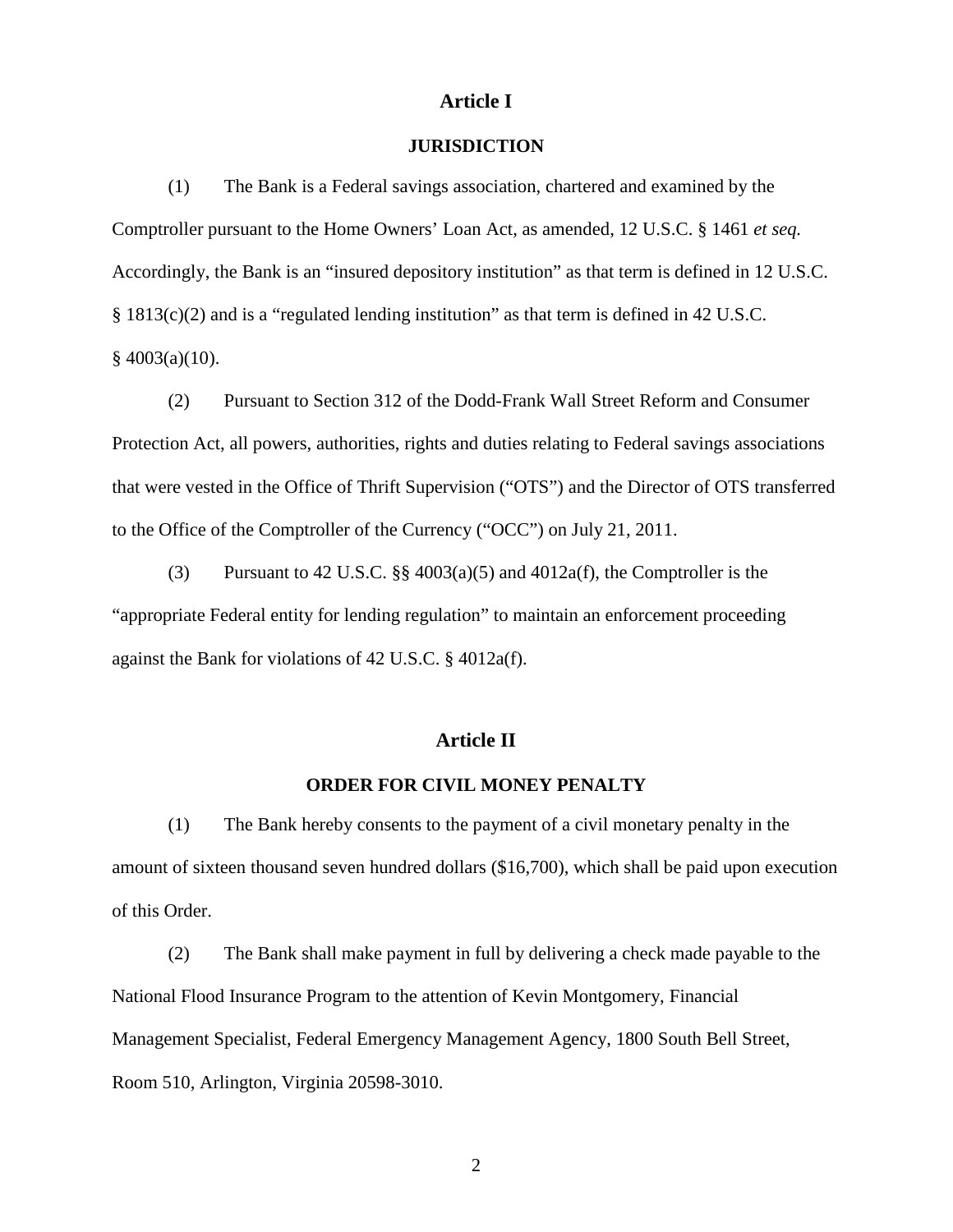(3) The Bank shall submit a copy of the check, along with this signed Order, to the attention of Deborah Andrews, Senior Counsel, Office of the Comptroller of the Currency, Southern District Office, 500 North Akard Street, Suite 1600, Dallas, Texas 75201.

(4) This Order shall be enforceable to the same extent and in the same manner as an effective and outstanding order that has been issued and has become final pursuant to 12 U.S.C. §§ 1818(h) and (i) and 42 U.S.C. § 4012a.

### **Article III**

#### **WAIVERS**

- (1) By executing this Order, the Bank waives:
	- (a) the right to the issuance of a Notice under 12 U.S.C. § 1818(i) and 42 U.S.C. § 4012a(f)(4) and recognizes that the letter dated March 12, 2015 from Thomas Herslebs, Acting Assistant Deputy Comptroller, Birmingham Field Office, constitutes a valid substitute notice ("Notice Letter");
	- (b) all rights to a hearing and a final agency decision pursuant to 12 U.S.C. § 1818(i), 12 C.F.R. Part 109, and 42 U.S.C. § 4012a(f)(4);
	- (c) all rights to seek judicial review of this Order;
	- (d) all rights in any way to contest the validity of this Order; and
	- (e) any and all claims for fees, costs or expenses against the Comptroller, or any of his agents or employees, related in any way to this enforcement matter or this Order, whether arising under common law or under the terms of any statute, including, but not limited to, the Equal Access to Justice Act, 5 U.S.C. § 504 and 28 U.S.C. § 2412.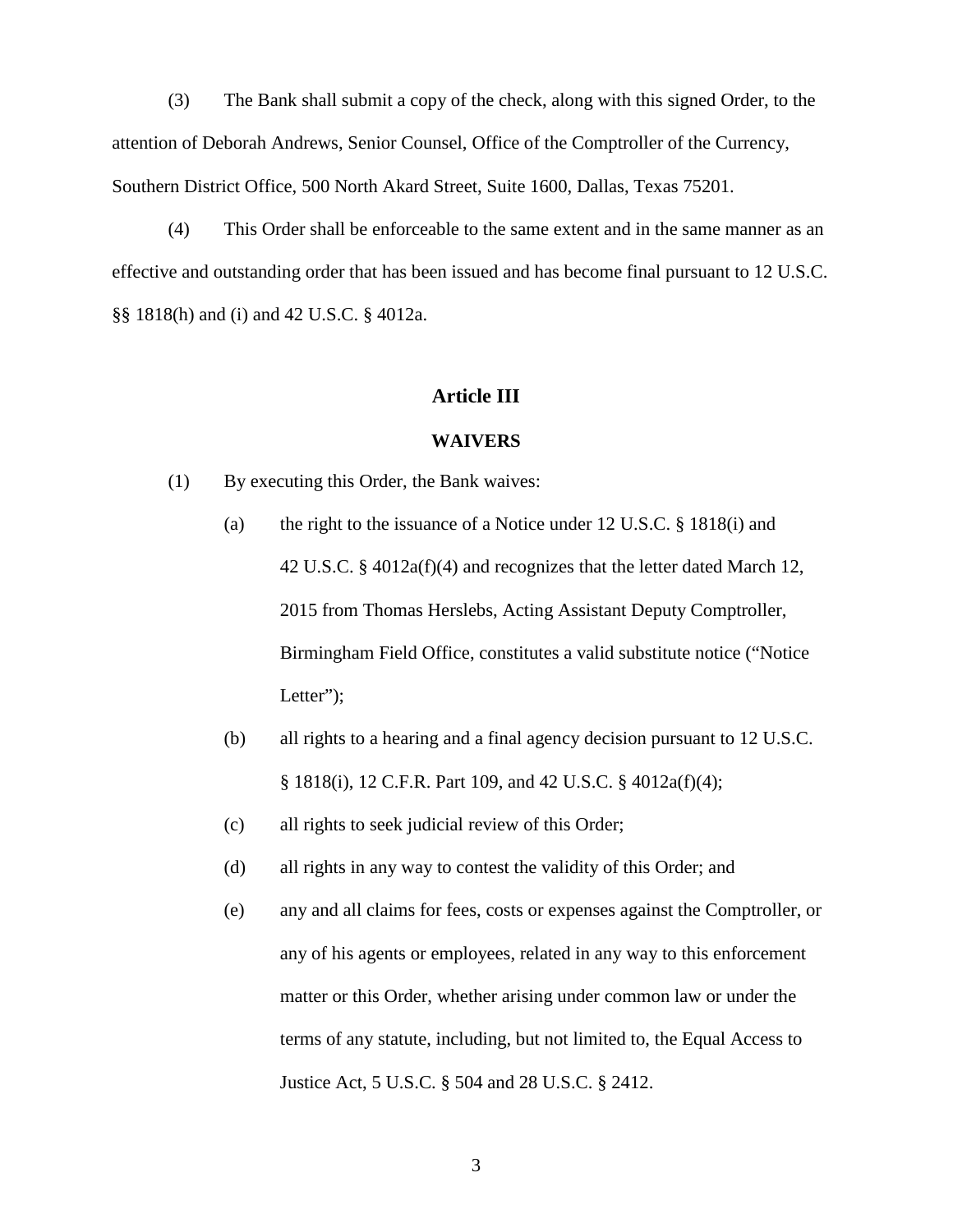(2) The Bank declares that no separate promise or inducement of any kind has been made by the Comptroller, his agents or employees to cause or induce the Bank to agree to consent to the issuance of this Order and/or to execute this Order.

(3) It is hereby agreed that the provisions of this Order constitute a settlement of the civil monetary penalty proceeding contemplated by the Comptroller on the basis of the Bank's violations of the Flood Disaster Protection Act and implementing regulation as described in this Order and in the Notice Letter. However, nothing herein prevents the Comptroller from considering the specific violations at issue in any future enforcement action to establish a new or ongoing pattern or practice of misconduct.

(4) It is further agreed that the provisions of this Order shall not be construed as an adjudication on the merits and, except as set forth above in paragraph (3), shall not inhibit, estop, bar, or otherwise prevent the Comptroller from taking any action affecting the Bank if, at any time, he deems it appropriate to do so to fulfill the responsibilities placed upon him by the several laws of the United States of America.

(5) The Bank understands that nothing herein shall preclude any proceedings brought by the Comptroller to enforce the terms of this Order, and that nothing herein constitutes, nor shall the Bank contend that it constitutes, a waiver of any right, power, or authority of any other representatives of the United States or agencies thereof, including the Department of Justice, to bring other actions deemed appropriate.

IN TESTIMONY WHEREOF, the undersigned, authorized by the Comptroller as his representative, has hereunto set his hand on behalf of the Comptroller.

Gilbert D. Barker Deputy Comptroller Southern District

 $\frac{1}{8}$  4-3-2015

Date

4